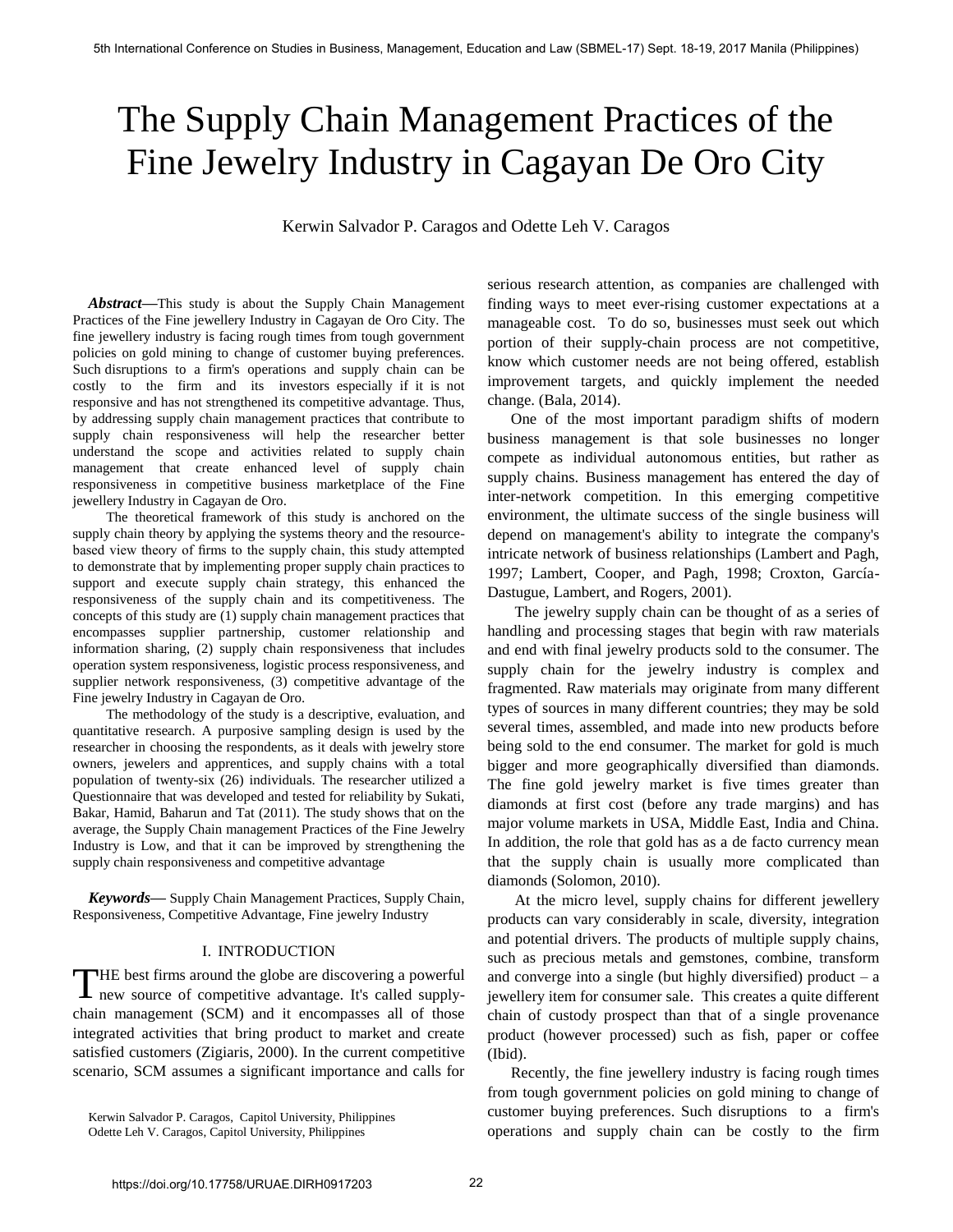and its investors (Hendricks and Singhal 2003, 2005a) especially if it is not responsive and has not strengthened its competitive advantage (Schmidt, 2012).

 Thus, by addressing supply chain management practices that contribute to supply chain responsiveness will help the researcher better understand the scope and activities related to supply chain management that create enhanced level of supply chain responsiveness in competitive business marketplace of the Fine jewelry Industry in Cagayan de Oro.

## II.METHODS

The methodology used in this article to investigate the Supply Chain Management Practices of Fine Jewelry Industry in Cagayan De Oro City began with the design of the study, and the discussion on the location of the research and the respondents, the instrumentation, the survey and interview administration, the variables, the data collection procedures, and finally the data analysis procedures. (Calderon and Gonzales, 2015).

 The research area is Cagayan de Oro City, the fourth largest metropolitan area in the Philippines and the capital of the Province of Misamis Oriental in the Philippines.

 A purposive sampling design was used by the researcher in choosing the respondents, as it deals with jewelry store owners, jewelers and apprentices, and supply chains with a total population of twenty-six (26) individuals. The researcher interviewed ten (10) fine jewelry craftsmen, ten (10) suppliers of precious metals, pearl and precious stones and six (6) fine jewelry industry managers or owners.

# III. DISCUSSION

The findings related to the research questions that guided the study. Data were analyzed to identify, describe and explore the supply chain management practices of the fine jewelry Industry of Cagayan de Oro. Data were obtained from selfadministered questionnaires, completed by 26 Jewelers. In this article, the data gathered is presumed to be the observed supply chain practices of the fine jewelry industry of Cagayan de Oro.

Ness is 15 years from 6 to 30 years.

# *A. Strategic Supplier Partnership.*

Study shows that a low level of supply chain management practice by the respondents. This implies that the jewelers are inclined to practice sole proprietorship over having alliances in the fine jewelry industry. A sole proprietorship is the simplest and most common structure chosen to start a business (SBA, 2016). He is entitled to all profits and is responsible for all their business's debts, losses and liabilities (Beesley, 2013). As discussed regarding the educational attainment of fine jewelry craftsmen, most jewelers have the money but not the formal education to fully enjoy the benefits of a partnership much more of a corporation. In sole proprietorship, no formal education is required; a jeweler can open up a shop and automatically becomes its owner (Ibid).

## *B.Information Sharing*

 The study shows that there is a Low Level of Supply Chain Management Practice among the respondents. Trade secrecy is known among the fine chain industry practitioners all over the world and it clearly reflects on the behavior of the respondents here in Cagayan de Oro. The belief that more data or information automatically leads to better decisions is probably one of the most unfortunate mistakes of the information society (Woods and Hollnagel 2006), and like most business men in the fine jeweler industry would like to guard information tightly. Trade secrets, too, is strictly guarded by jewelers for fear that their style of doing things will only be copied by their partner, who will eventually become a competitor in the industry (Florencios, 2015).

## *C.Logistics Process Responsiveness*

The study shows that there is a Very Low Level of Supply Chain Management Practice. Logistics management is the part of supply chain management that plans, implements, and controls the efficient, effective forward, and reverses flow and storage of goods, services, and related information between point of origin and the point of consumption in order to meet customer's requirements (Lambert, 2008).

# *D.Supplier Network Responsiveness*

 A jewelry supply network is a pattern of process used by the industry that adds value to customers by improving the delivery and manufacture of the products (Krajewski, 2013)

 Jewelers often stock up on equipment, jewelry supplies and raw materials because they know it will take them days or weeks to have them delivered and their time to market delivery will be affected causing harm or disruption to their internal supply chain. The recent government clampdown on illegal open pit gold mining, though small, is constricting the supply of raw gold to the fine jewelry craftsmen and are considered as a supply chain disruption. Supply chain disruptions are unplanned and unanticipated events that disrupt the normal flow of goods and materials within a supply chain (Svensson, 2000; Hendricks & Singhal, 2003; Kleindorfer & Saad, 2005) and, as a consequence, expose firms within the supply chain to operational and financial risks (Stauffer, 2003).

# *E.Competitive Advantage*

The total mean score for Items on competitive advantage totaled to 3.23 that places it in the very high supply chain management practice. The Price and Quality of the goods manufactured by the fine jewelry industry of Cagayan de Oro is comparable to that of Meycauayan, Bulacan. Meycauayan is the fine jewelry industry capital (Florencios, 2015) of the Philippines where most of the fine jewelry craftsmen of Cagayan de Oro hails from.

 Perhaps one of the advantage of the local fine jewelry industry is that there is a constant supply of raw gold from mines near the city. To quote Ms. Florencios, the President of the Philippine Confederation of Jewelers, Inc. "The Philippines' gold deposits are estimated to be the fifth largest